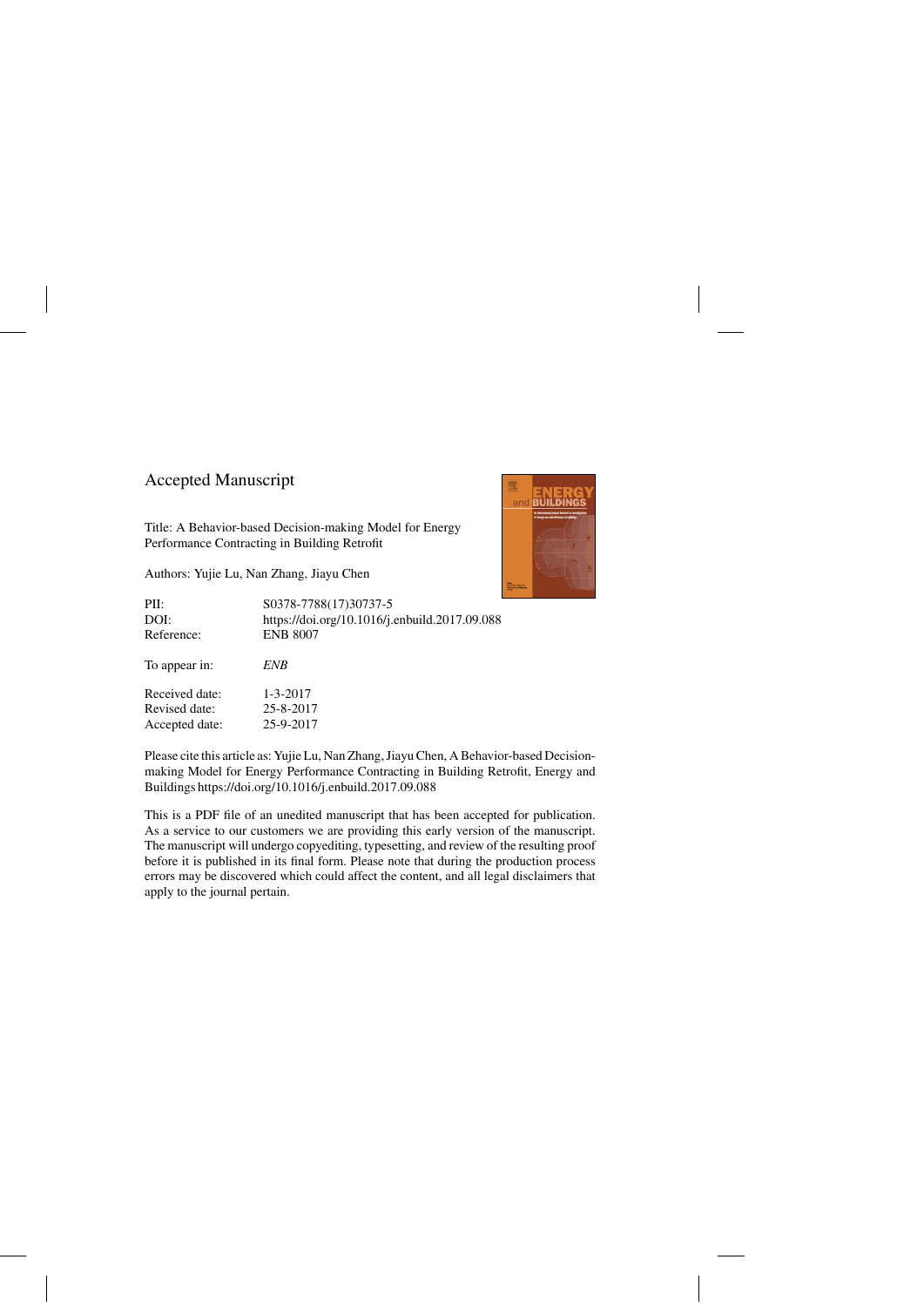## **CCEPTED MANUSCRIP**

### **A Behavior-based Decision-making Model for Energy Performance Contracting in Building Retrofit**

Yujie Lu<sup>1</sup>, Nan Zhang<sup>1</sup> and Jiayu Chen<sup>2</sup>

<sup>1</sup>Department of Building, 4 Architecture Drive, National University of Singapore, Singapore 129788; Email: [luy@nus.edu.sg;](mailto:luy@nus.edu.sg) Phone: (+65) 6516 5894

<sup>2</sup>Department of Architecture and Civil Engineering, AC1, Y6621, City University of Hong Kong, Hong Kong; Email: [jiayuchen@cityu.edu.hk;](mailto:jiayuchen@cityu.edu.hk) Phone: (+852) 3442 4696

#### **ABSTRCT:**

Energy Saving Performance Contracts (ESPCs) are a business model that aims to promote building energy efficiency through retrofitting with minimal or zero upfront costs for owners. Many studies show that occupants tend to use more energy than expected after retrofits (referred as rebound effect), which results in underestimated retrofitting costs. However, end users' energy-using behaviors and their relationship to the ESPCs decision-making process have seldom been studied. This study aims to propose such a behavior-based model to assist the contract decision-making among the major stakeholders in a building's retrofit, including building owners, Energy Service Companies (ESCOs), and renters. The proposed model incorporates renters' rebound effect and investigates the impact that major variables have on the rebound effect. To validate and evaluate the performance of the proposed model, a real retrofitting project in Maryland, United States, was examined. The results show that the rebound effect can significantly increase the payback period of ESPCs contracts by up to 4 years and the contract duration is significantly affected by renters' risk attitudes. The proposed model and findings can help ESCOs and building owners predict more accurate energy saving amounts and design proper retrofitting contracts.

**Key Words**: Energy Savings Performance Contracting, Decision-making, Renters' Behavior, Rebound Effect, Contract Design.